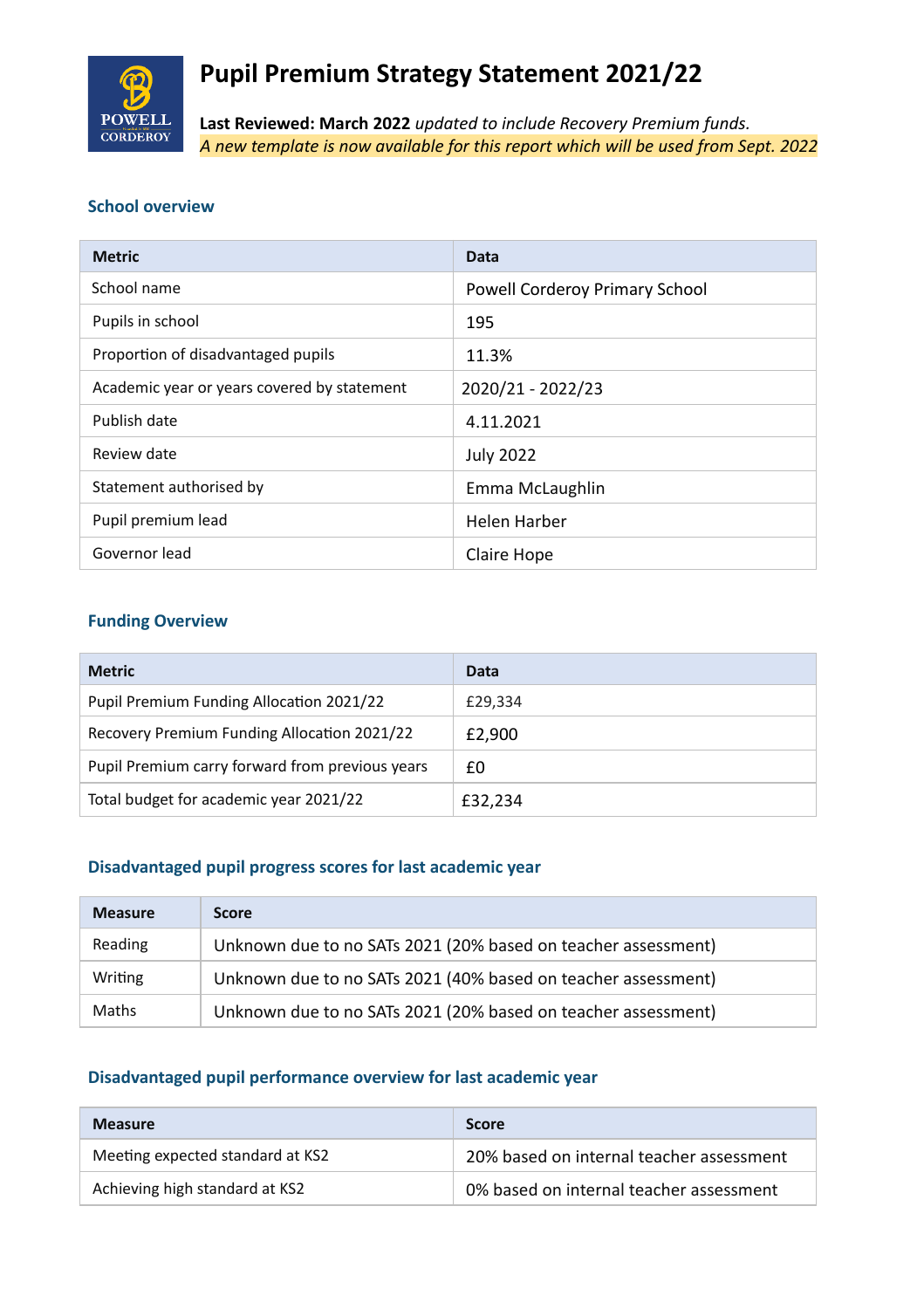## **Strategy aims for disadvantaged pupils (2020-23)**

| <b>Measure</b>                                                  | <b>Activity</b>                                                                                                                                                                                                                                                                                                                                                                                                                                                                                                                                                                                                                                                                                                                                                                                                          |
|-----------------------------------------------------------------|--------------------------------------------------------------------------------------------------------------------------------------------------------------------------------------------------------------------------------------------------------------------------------------------------------------------------------------------------------------------------------------------------------------------------------------------------------------------------------------------------------------------------------------------------------------------------------------------------------------------------------------------------------------------------------------------------------------------------------------------------------------------------------------------------------------------------|
| Priority 1                                                      | <b>Developing vocabulary:</b><br>Ensure all relevant staff, including new staff, have received Word Aware<br>training and have the necessary resources to embed Word-Aware practices<br>successfully throughout the school.                                                                                                                                                                                                                                                                                                                                                                                                                                                                                                                                                                                              |
| Priority 2                                                      | Diverse and meaningful real-life experiences:<br>Develop and embed the Powell Corderoy Curriculum to provide wide-ranging<br>opportunities for applied learning, using a project-based approach.                                                                                                                                                                                                                                                                                                                                                                                                                                                                                                                                                                                                                         |
| Priority 3                                                      | Exposure to diversity (including a range of positive role models):<br>Review the range of text-types and other information sources used to deliver<br>the curriculum across the school and purchase books or resources where<br>needed (including for the school library) which are representative of a wide<br>range of cultures and backgrounds and positive role models.                                                                                                                                                                                                                                                                                                                                                                                                                                              |
| Priority 4                                                      | Effective feedback as part of quality first teaching:<br>Embed the feedback policy adopted before COVID and continue to monitor its<br>effectiveness. Ensure any new staff are trained on use of effective feedback<br>and are operating in line with the new policy.                                                                                                                                                                                                                                                                                                                                                                                                                                                                                                                                                    |
| Priority 5                                                      | Systematic, synthetic phonics teaching:<br>All staff are trained in the use of a systematic, synthetic phonics programme<br>which is adequately resourced and used consistently across the school.                                                                                                                                                                                                                                                                                                                                                                                                                                                                                                                                                                                                                       |
| <b>Barriers to</b><br>learning these<br>priorities<br>addressed | 1) Children develop a greater understanding of a rich range of vocabulary<br>and become confident at using it in different subjects and contexts.<br>Children have wide ranging and interesting real-world experiences which<br>2)<br>enable them to make links between areas of learning and see a purpose<br>to learning in different subjects.<br>Children develop positive values and attitudes, in line with school and<br>3)<br>British values, which set them up to succeed in a diverse society.<br>Staff use evidence-based methods for timely and effective feedback as a<br>4)<br>form of intervention.<br>5) Children reach the expected standard in phonics by the end of Year 1 and<br>continue to read at the expected level for their age after this point, due to<br>a 'keep up not catch up' approach. |
| Projected<br>spending                                           | £22,000                                                                                                                                                                                                                                                                                                                                                                                                                                                                                                                                                                                                                                                                                                                                                                                                                  |

## Teaching priorities for current academic year (2021/2)

| Aim                 | <b>Target</b>                                                          | Target date      |
|---------------------|------------------------------------------------------------------------|------------------|
| Progress in Reading | PP children achieve national average<br>progress scores in KS2 Reading | <b>July 2022</b> |
| Progress in Writing | PP children achieve national average<br>progress scores in KS2 Writing | <b>July 2022</b> |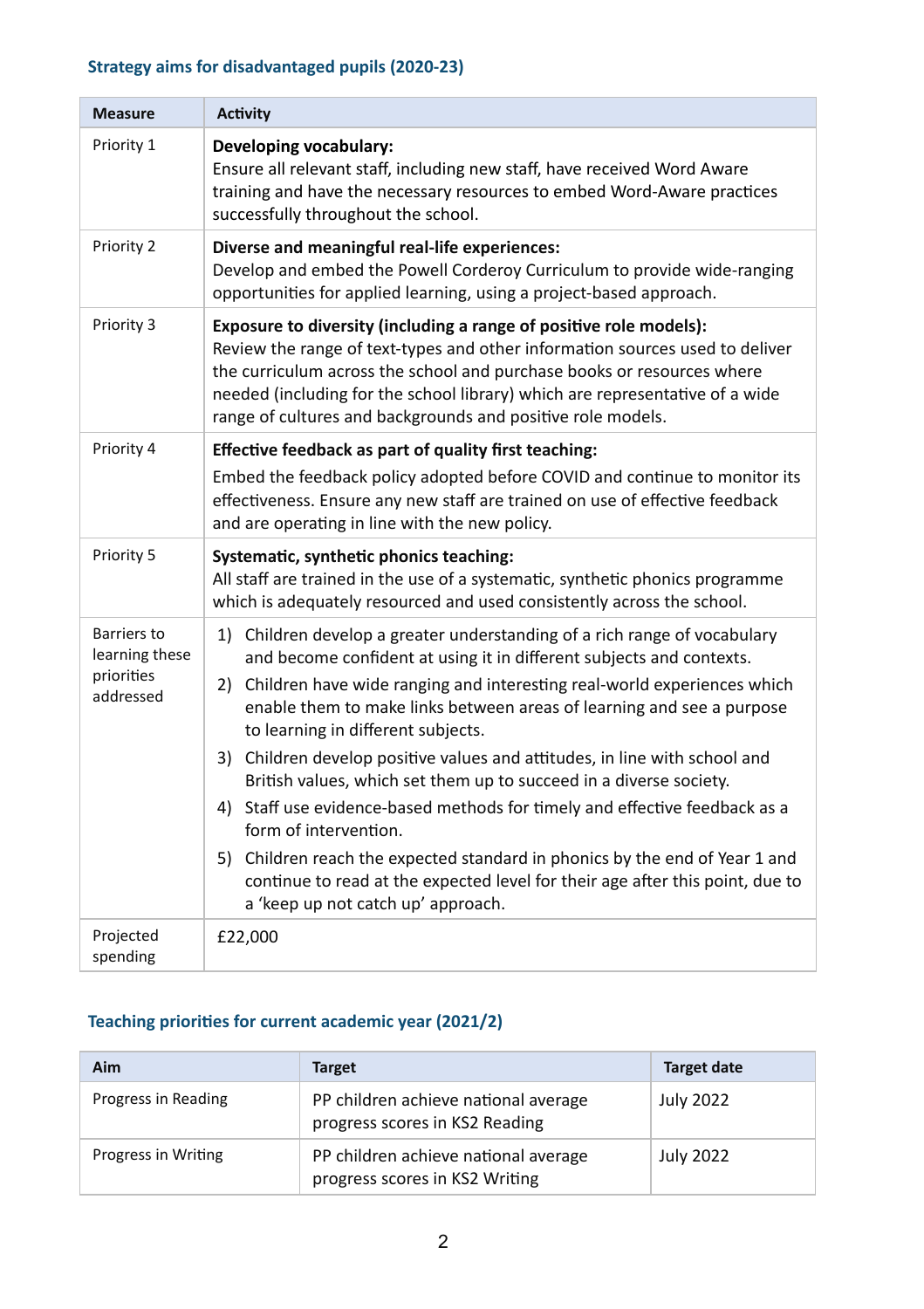| Progress in Mathematics | PP children achieve national average<br>progress scores in KS2 Writing                  | <b>July 2022</b> |
|-------------------------|-----------------------------------------------------------------------------------------|------------------|
| <b>Phonics</b>          | PP children achieve national average<br>expected standard in Phonics Screening<br>Check | <b>July 2022</b> |

## **Targeted academic support for current academic year (2021/22)**

| <b>Measure</b>                                      | <b>Activity</b>                                                                                                                                                                                                                                                                                                                                                                          |  |
|-----------------------------------------------------|------------------------------------------------------------------------------------------------------------------------------------------------------------------------------------------------------------------------------------------------------------------------------------------------------------------------------------------------------------------------------------------|--|
| Priority 1                                          | Support staff are trained in precision teaching and deliver precision<br>teaching for individuals based on gap-analysis.                                                                                                                                                                                                                                                                 |  |
| Priority 2                                          | No Nonsense Phonics used to target children who require additional<br>support with phonics.                                                                                                                                                                                                                                                                                              |  |
| Priority 3                                          | Language Link used in EYFS/KS1 to screen for early speech and language<br>difficulties and provide targeted intervention as required.                                                                                                                                                                                                                                                    |  |
| Barriers to<br>learning these<br>priorities address | 1) Individual barriers to learning are identified and addressed as<br>required.<br>Children who have not reached the required standard in phonics<br>2)<br>receive additional provision with a high-impact catch-up programme<br>as soon as a need is identified.<br>Early speech and language delays picked up as soon as possible and<br>3)<br>addressed in EYFS / followed up in KS1. |  |
| Projected<br>spending                               | £5,000 (approximate)                                                                                                                                                                                                                                                                                                                                                                     |  |

## **Wider strategies for current academic year (2021/22)**

| <b>Measure</b>                                      | <b>Activity</b>                                                                                                                                                                                                                                                                                                                               |
|-----------------------------------------------------|-----------------------------------------------------------------------------------------------------------------------------------------------------------------------------------------------------------------------------------------------------------------------------------------------------------------------------------------------|
| Priority 1                                          | Trained ELSA provides emotional literacy and pastoral support to children<br>in school.                                                                                                                                                                                                                                                       |
| Priority 2                                          | Subsidising breakfast club fees or trips and experiences for low-income<br>families to ensure children are able to fully participate in the experiences<br>on offer.                                                                                                                                                                          |
| Priority 3                                          | Invest in a broader range of texts across the curriculum that represent<br>different backgrounds and normalise diversity / inclusion / tolerance in<br>society                                                                                                                                                                                |
| Barriers to<br>learning these<br>priorities address | Improving attendance and readiness to learn for disadvantaged pupils<br>1)<br>with an identified need for support.<br>Financial constraints limiting extra-curricular opportunities.<br>2)<br>Developing positive attitudes surrounding inclusion and tolerance<br>3)<br>where life experience or other influences may not have achieved this |
| Projected<br>spending                               | £5,000 (approximate)                                                                                                                                                                                                                                                                                                                          |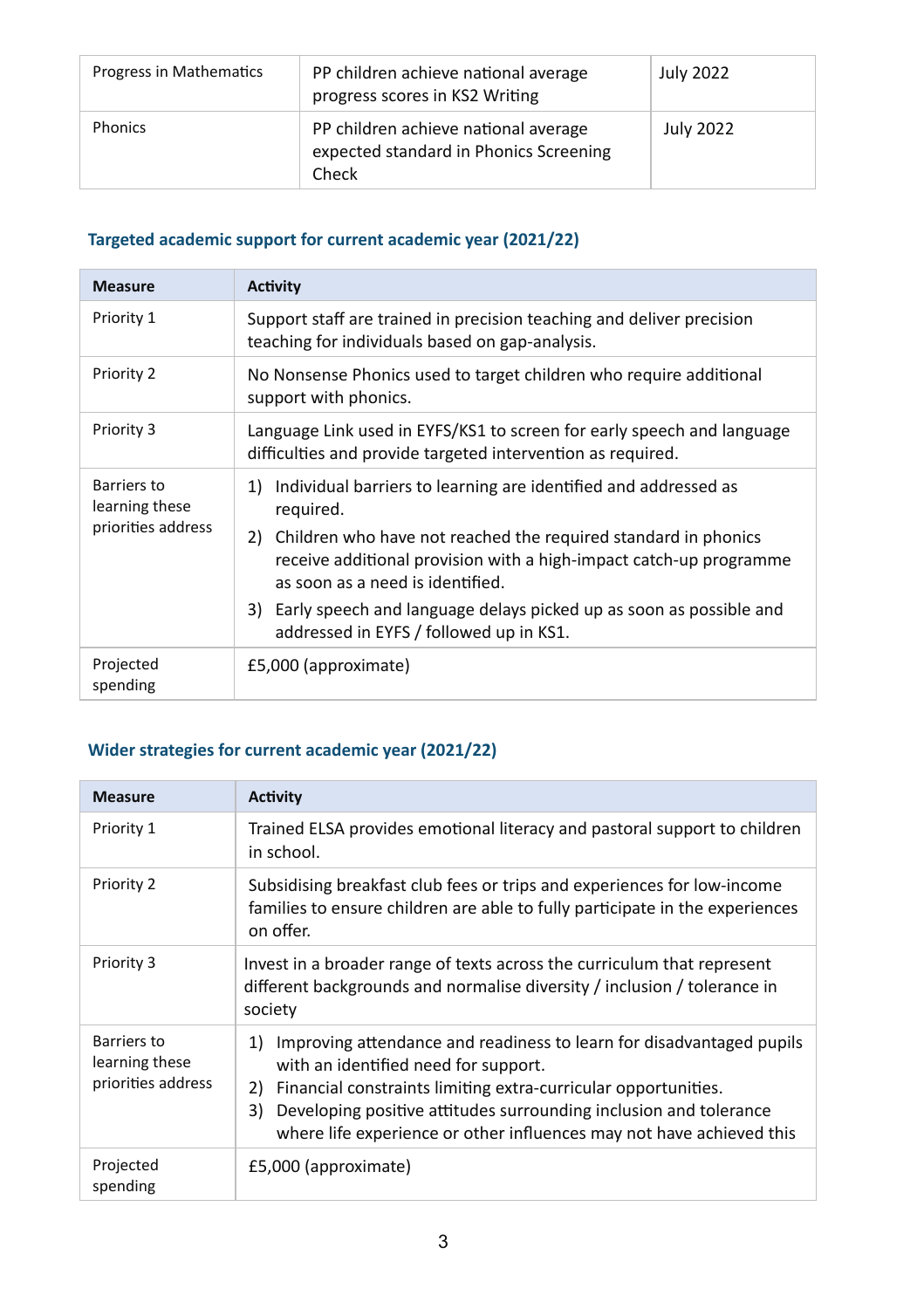## **Monitoring and Implementation**

| Area             | <b>Challenge</b>                                                                                                                  | <b>Mitigating action</b>                                                                                                                                                                                        |
|------------------|-----------------------------------------------------------------------------------------------------------------------------------|-----------------------------------------------------------------------------------------------------------------------------------------------------------------------------------------------------------------|
| Teaching         | Ensuring enough time is given<br>over to allow for staff professional<br>development                                              | Use of INSET days and additional<br>cover being provided by senior<br>leaders or cover supervisors; use of<br>TA meetings.                                                                                      |
| Targeted support | Ensuring enough time is allocated<br>for support staff to deliver regular<br>precision teaching and No<br><b>Nonsense Phonics</b> | Inclusion leader to timetable with<br>class teachers as part of PPMs and<br>monitor.                                                                                                                            |
| Wider strategies | ELSA splits time with TA<br>responsibilities                                                                                      | Protected time and use of cover<br>supervisor when needed                                                                                                                                                       |
|                  | Poor attendance (possibly due to<br>a need to isolate) means support<br>is inconsistent                                           | Work closely with families to<br>monitor and support attendance.                                                                                                                                                |
| All areas        |                                                                                                                                   | Remote learning provision includes<br>additional support for Pupil<br>Premium children as needed -<br>teacher to consider on an individual<br>basis how to ensure any additional<br>support continues remotely. |